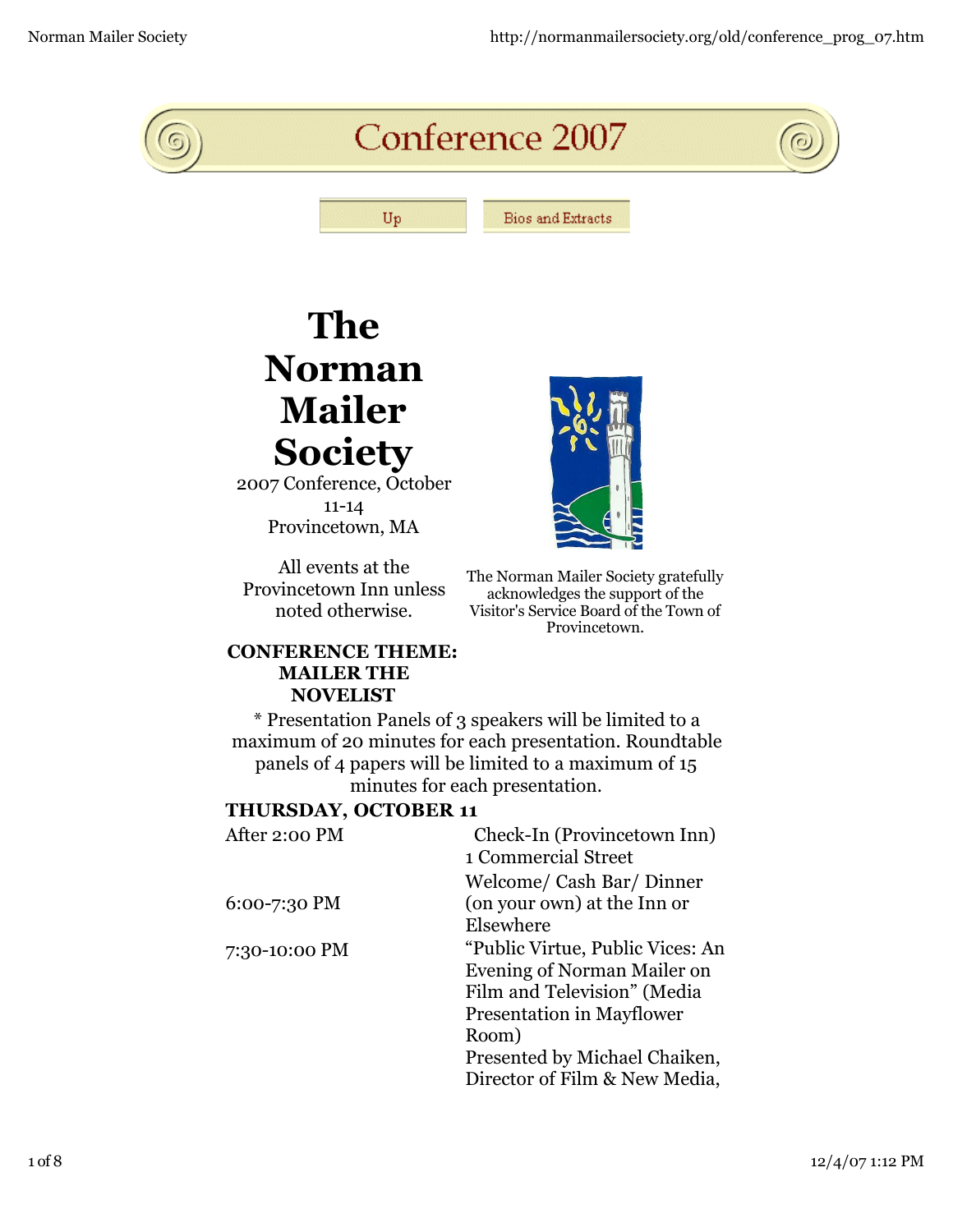Maysles Institute (NYC) **FRIDAY, OCTOBER 12**  7:30-8:30 AM Continental Breakfast 8:30-9:30 AM Business Meeting / Awards (Mayflower Room) 9:30-10:00 AM Editorial Board Meeting of *The Mailer Review* 10:15- 11:30 AM **Conference Kick-Off PRESENTATION Panel #1 (Mayflower Room) NORMAN MAILER AND THE CONTEMPORARY NOVEL** Moderator: J. Michael Lennon Speaker 1: Deborah Martinson, "Mailer's Place in the Literary Canon: Everywhere (Almost)" (Media Presentation) Speaker 2: Michael K. Glenday, "Mailer Then and Now" Speaker 3: Phillip Sipiora, "Mailer's Figural Architecture as Exemplary of the Contemporary Novel" 11:45-1:00 AM **ROUNDTABLE Panel #2**  *(Mayflower Room) THE CASTLE IN THE FOREST* Moderator: Deborah Martinson Speaker 1: Raymond M. Vince, "The Grammar of God and the Contingency of Evil: Mailer's *Castle in the Forest* and the Boundaries of Language" Speaker 2: Walter Grünzweig. "The Hitler Family: A Relational Approach to Norman Mailer" Speaker 3: Robert J. Begiebing, "Castle Mailer"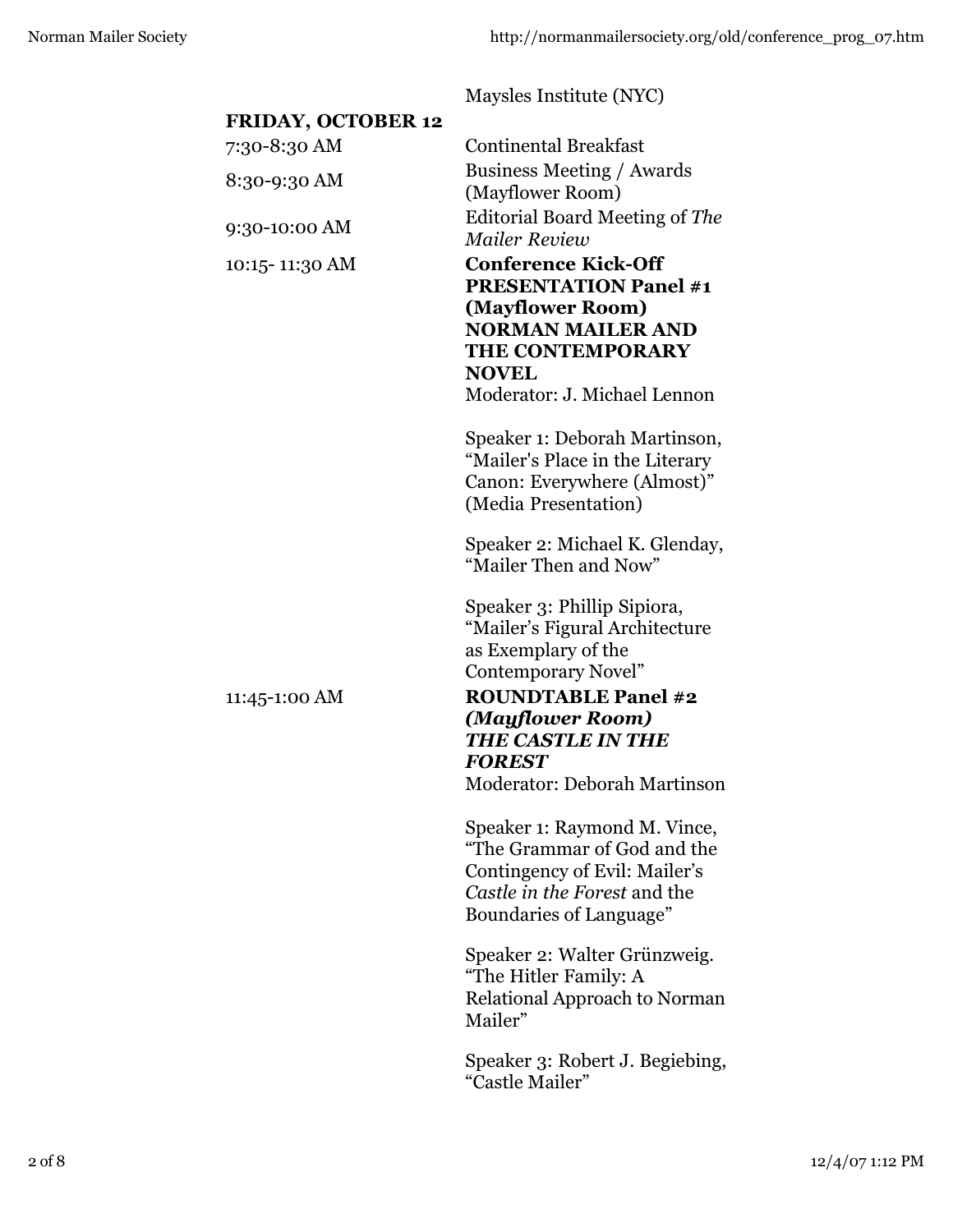| $1:00-2:15$ PM              | Lunch on your own                                        |
|-----------------------------|----------------------------------------------------------|
| 2:00-4:00 PM                | Literary Walking Tour of                                 |
|                             | Provincetown, by Christopher                             |
|                             | <b>Busa</b>                                              |
|                             | <b>Starting point TBA</b>                                |
| $2:30-3:45$ PM              | <b>ROUNDTABLE Panel #3:</b>                              |
|                             | (Mayflower Room)                                         |
|                             | <b>CULTURE RELIGION.</b>                                 |
|                             | RUSSIAN                                                  |
|                             | <b>CONNECTIONS</b>                                       |
|                             | Moderator: Steven J. Rubin                               |
|                             | Speaker 1: Ezra Cappell,                                 |
|                             | "Norman Mailer: Jewish                                   |
|                             | American Writer?"                                        |
|                             | Speaker 2: Mashey Bernstein,                             |
|                             | "The Heart of the Nation:                                |
|                             | Jewish Values in the Fiction of                          |
|                             | Norman Mailer."                                          |
|                             | Speaker 3: Victor Peppard,                               |
|                             | "Getting the Story of Yeshua                             |
|                             | Straight: Mailer and Bulgakov"                           |
| 4:00-5:30 PM                | Reception at the Berta Walker                            |
|                             | Gallery at 208 Bradford for a                            |
|                             | showing of                                               |
|                             | work by Norris Church Mailer,                            |
|                             | Danielle Mailer, Maggie Mailer,                          |
|                             | Norman Mailer                                            |
| 5:30-7:30 PM                | Dinner on Your Own                                       |
| 7:45-9:15 PM                | Wilkes University's Graduate                             |
|                             | <b>Creative Writing Readers'</b>                         |
|                             | Theatre directed by Bonnie                               |
|                             | Culver. Readers are Ronda                                |
|                             | Bogart, Joe Cetta, Wendy                                 |
|                             | Cunningham, Nicole DePolo,<br>Matthew Koch, Douglas Reid |
|                             | Mosley, Jim Scheers, Ken Vose                            |
|                             | and Jim Warner                                           |
|                             | Fine Arts Work Center, 24                                |
|                             | <b>Pearl Street</b>                                      |
| <b>SATURDAY, OCTOBER 13</b> |                                                          |

7:30-8:30 AM Continental Breakfast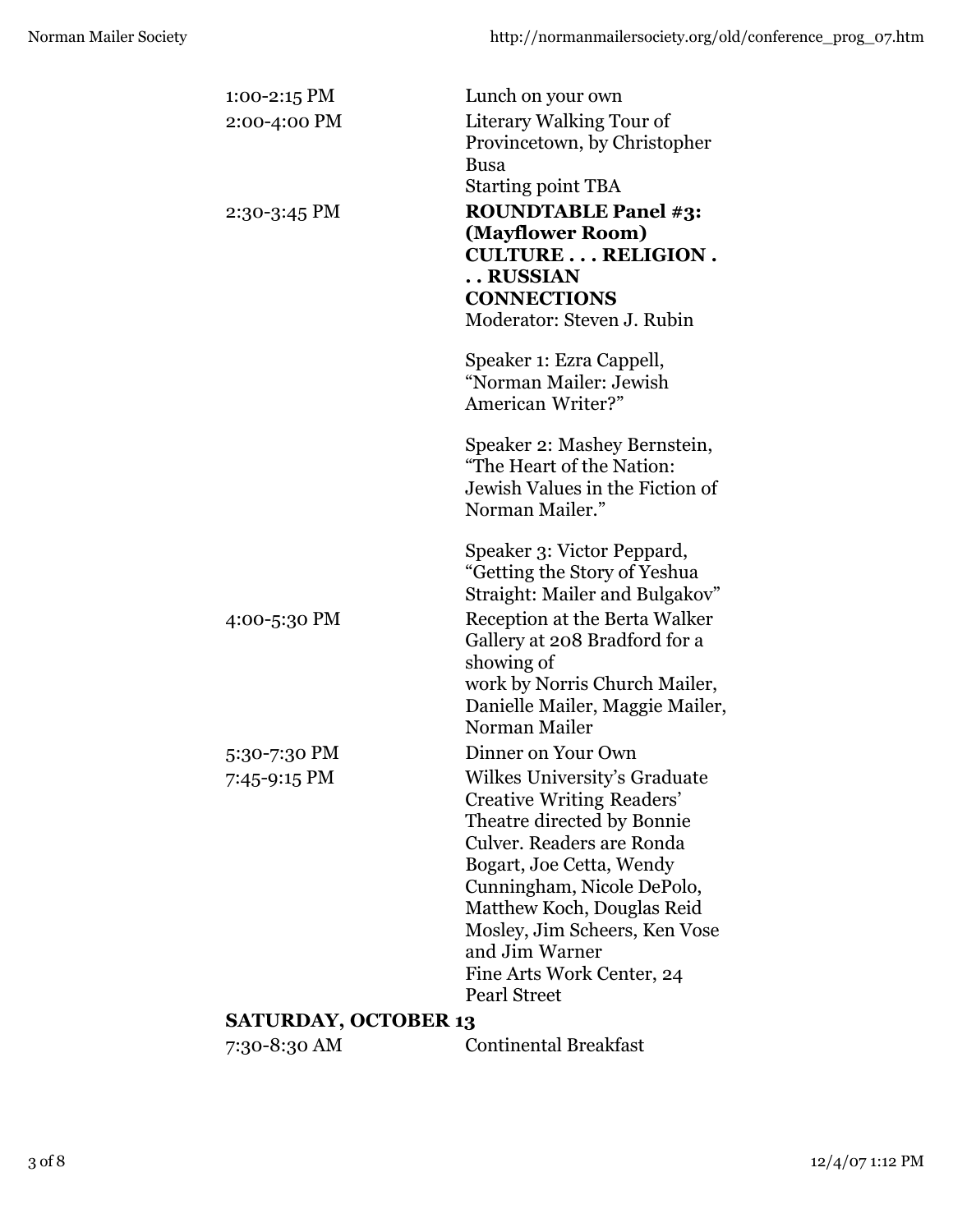| 8:45-10:00 AM    | <b>ROUNDTABLE Panel #4</b><br>(Mayflower Room)<br><b>IDEOLOGY and POLITICS</b><br><b>Moderator: Raymond Vince</b> |
|------------------|-------------------------------------------------------------------------------------------------------------------|
|                  | Speaker 1: Taylor Joy Mitchell,<br>"American Dreamers: Norman<br>Mailer and Amiri Baraka"<br>(Media Presentation) |
|                  | Speaker 2: Bimbisar Irom,<br>"Individual Narcosis and the<br>Politics of Armies of the<br>Night."                 |
|                  | Speaker 3: Tad Davies, "Mailer<br>and the Democratic Party<br><b>Reform Movement</b>                              |
|                  | Speaker 4: Jason Mosser,<br>"Genre-Bending in Armies of<br>the Night"                                             |
| 10:15-11:30 AM   | <b>PRESENTATION Panel #5</b><br>(Mayflower Room)<br>AN AMERICAN DREAM<br>Moderator: Philip Bufithis               |
|                  | Speaker 1: Donald L.<br>Kaufmann, "An American<br>Dream: High Quotient Legacy<br>Novel"                           |
|                  | Speaker 2: Gerald Lucas, "The<br>Demons of Media in An<br>American Dream" (Media<br>Presentation)                 |
|                  | Speaker 3: Michael Meloy,<br>"Tales of the "Great Bitch":<br>Murder and the Release of<br>Virile Desire in Norman |
| 11:30 AM-1:00 PM | Mailer's An American Dream"<br><b>LUNCHEON &amp; KEYNOTE</b><br><b>ADDRESS: Lee Siegel</b><br>(Tiffany Room)      |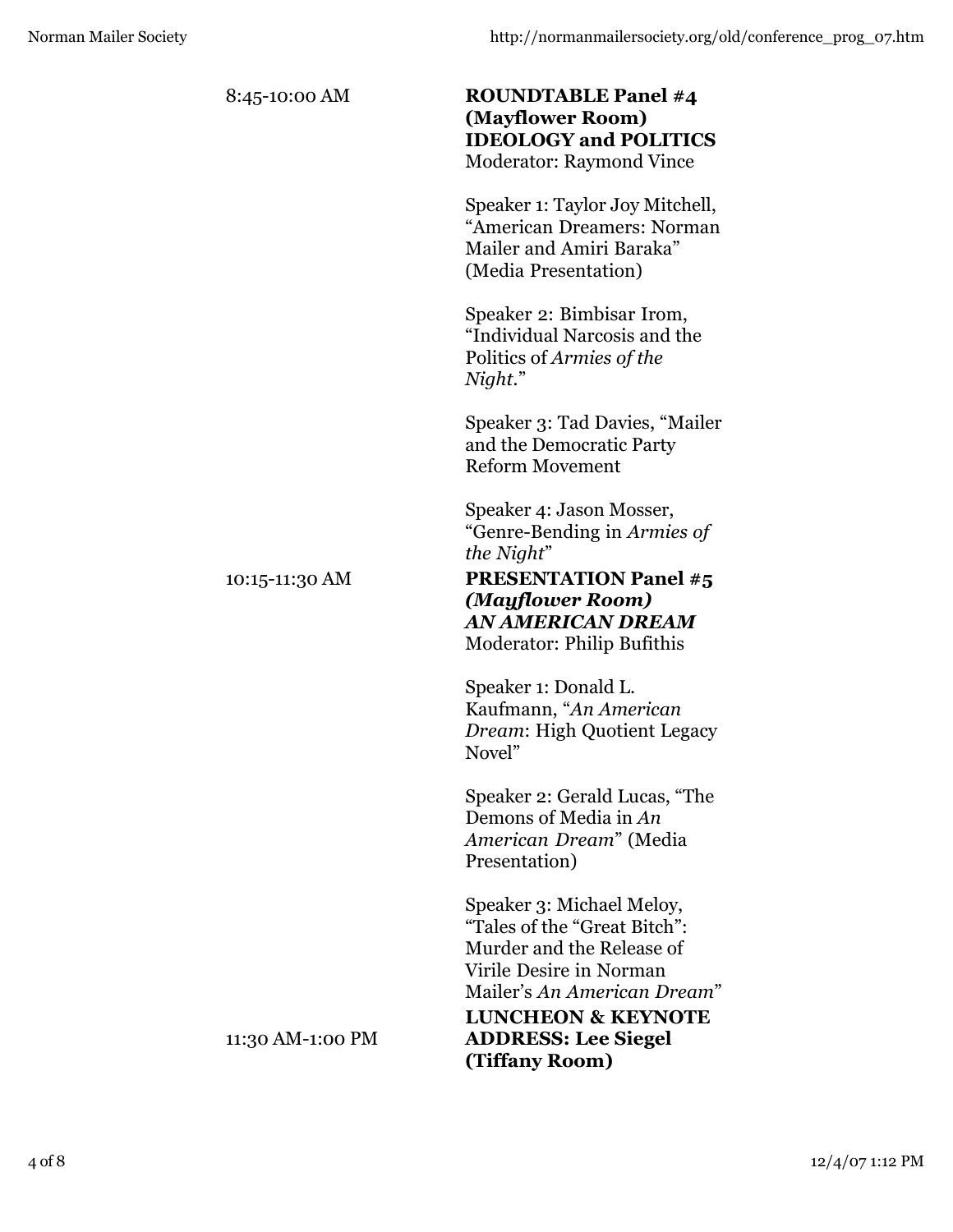| 1:15-2:30 PM | <b>Roundtable Panel #6</b><br>(Mayflower Room)<br>AN AMERICAN DREAM<br><b>Moderator: Gerald Lucas</b>                                                                                  |
|--------------|----------------------------------------------------------------------------------------------------------------------------------------------------------------------------------------|
|              | Speaker 1: K. Vivian Taylor,<br>"Mailer's Maddening,<br>Murderous, and Framing Moon<br>in An American Dream                                                                            |
|              | Speaker 2: Christine Grogan,<br>"Daddy's Girls: Phallic Power<br>and Perverse Paternity in An<br>American Dream"                                                                       |
|              | Speaker 3: Melissa Schuck,<br>"The Role of Women in<br>Stephen Rojack's<br>Transformation in An<br>American Dream"                                                                     |
|              | Speaker 4: Robin Metz,<br>"Teaching An American<br><i>Dream</i> to American<br>Undergraduates (1967-2007)"                                                                             |
| 1:15-2:30 PM | <b>Roundtable Panel #7:</b><br>(Alfredo Room)<br><b>WAR CODES ANCIENT</b><br><b>EVENINGS RUSSIAN</b><br><b>LINKS</b><br>Moderator: Robert J. Begiebing                                 |
|              | Speaker 1: S.A. McLaughlin,<br>"Mailer's 'True' War Story:<br><b>Authentic Representations of</b><br>the Existential Experience of<br>the Combat Soldier in The<br>Naked and the Dead" |
|              | Speaker 2: Alan Green,<br>"Representation, Earthiness,<br>and Political Commentary in<br>The Naked and the Dead "                                                                      |
|              | Speaker 3: Marie Hendry, "The<br>Book of the Teacher: Norman<br>Mailer's Role in Ancient                                                                                               |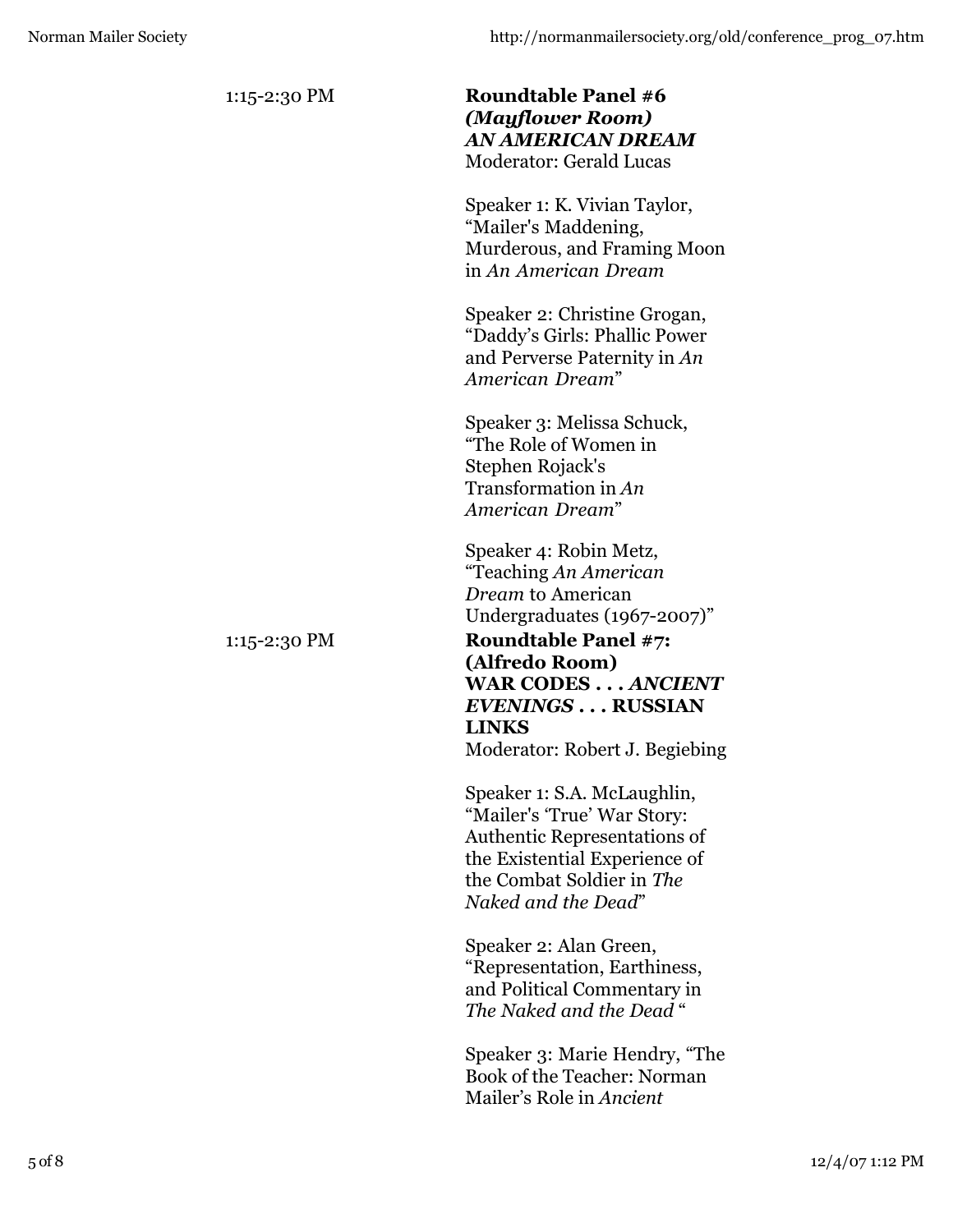| 2:45-4:00 PM | Evenings"<br><b>ROUNDTABLE Panel #8</b><br>(Mayflower Room)<br><b>WORKS OF THE LATE</b><br>1960s and BEYOND<br>Moderator: Barry H. Leeds                                                                    |
|--------------|-------------------------------------------------------------------------------------------------------------------------------------------------------------------------------------------------------------|
|              | Speaker 1: Gregory Specter,<br>"Why Are We in Vietnam?"                                                                                                                                                     |
|              | Speaker 2: Marc Triplett, "Why<br><b>Every Death Penalty Defense</b><br>Lawyer Should Read The<br><i>Executioner's Song and What</i><br>Mailer's Work Tells us About<br>Executions" (Media<br>Presentation) |
|              | Speaker 3: Joseph Berenguel,<br>"God, Devil and Man:<br>Narrative Progression in<br>Mailer's Novels"                                                                                                        |
|              | Speaker 4: David Anshen, "The<br>Writer Who Came in From the<br>Cold War: Failure of Nerve or a<br>New Politics of Form in<br>Harlot's Ghost."                                                              |
| 2:45-4:00 PM | <b>ROUNDTABLE Panel #9</b><br>(Alfredo Room)<br><b>An American Dream</b><br>Moderator: Constance E.<br>Holmes                                                                                               |
|              | <b>Cultural Perspectives and</b><br>the Americanness of An<br><b>American Dream</b>                                                                                                                         |
|              | Speaker 1: Stone Shiflet, "The<br><b>American Moment of An</b><br>American Dream"                                                                                                                           |
|              | Speaker 2: Myla Morris,<br>"Disharmony Foretold: Shago<br>and Cherry as Racial                                                                                                                              |

Barometers"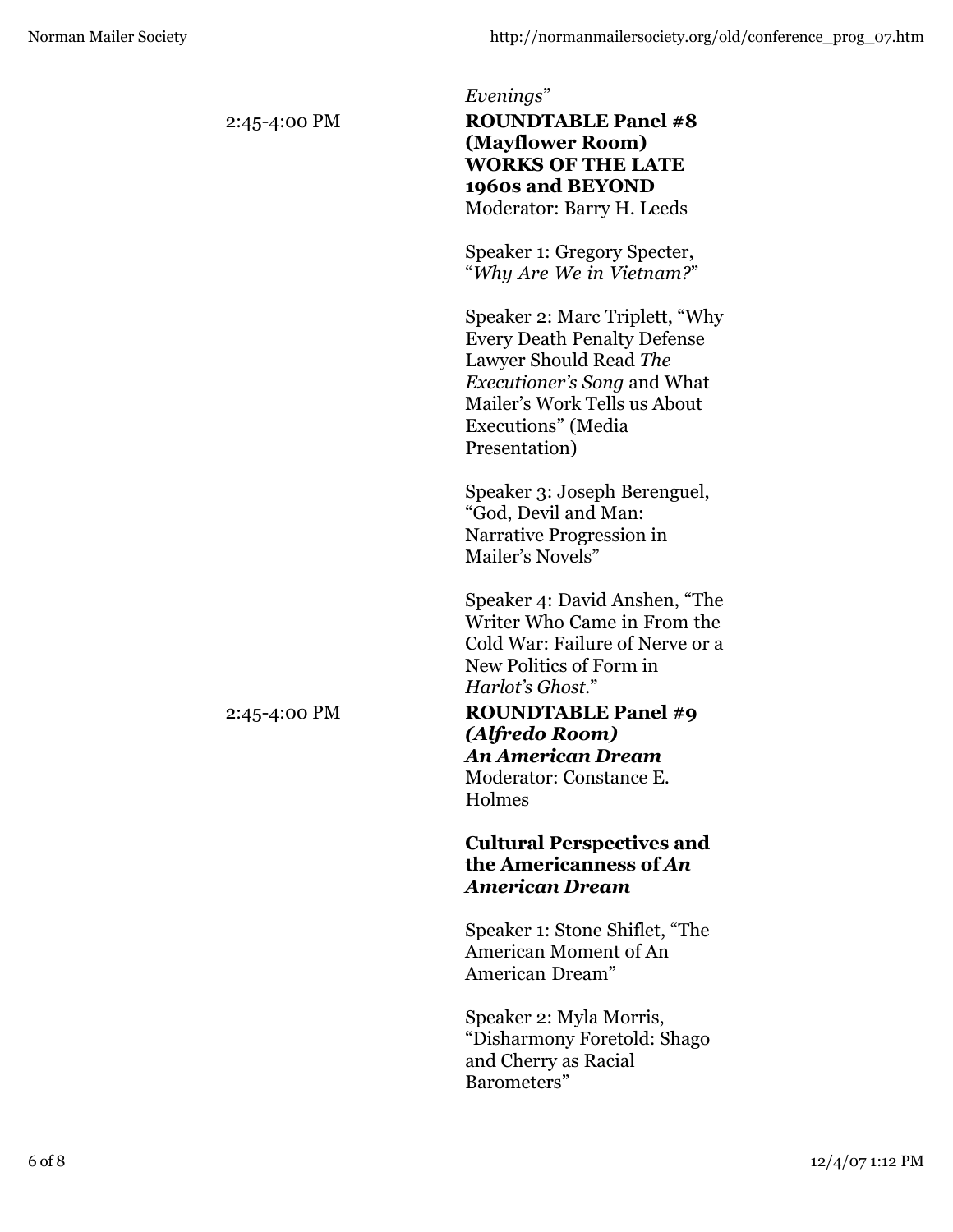|              | Speaker 3 Brittany Hoerner,<br>"The Pull of the Moon in An<br>American Dream: An<br><b>Examination of the Moon's</b><br>Effect on Human Behavior"               |
|--------------|-----------------------------------------------------------------------------------------------------------------------------------------------------------------|
|              | Speaker 4: James H. Meredith,<br>"Tender Is An American<br><i>Dream: Diving into Mailer's</i><br>Broken Universe"                                               |
|              | Speaker 5: J'aimé Sanders,<br>"Mailer's 'Professor' of<br>Existential Psychology and the<br>American Existential<br>Experience"                                 |
| 4:00-5:15 PM | <b>ROUNDTABLE Panel #10</b><br>(Mayflower Room)<br><b>NARRATIVE TECHNIQUE</b><br>$\ldots$ THE CASTLE IN THE<br><b>FOREST</b><br><b>Moderator: Marc Triplett</b> |
|              | Speaker 1: Randy Laist,<br>"American Existentialism and<br>Narrative Technique in An<br>American Dream."                                                        |
|              | Speaker 2: Shannon Tivnan,<br>"Authority and Narrative in<br>Norman Mailer's The Castle in<br>the Forest"                                                       |
|              | Speaker 3: Constance E.<br>Holmes, "D.T., A Decidedly<br>Unreliable Narrator"                                                                                   |
| 5:30-6:00 PM | Social Hour / Cash Bar at<br>Michael Shay's                                                                                                                     |
| 6:00-7:30 PM | Dinner at Michael Shay's<br>350 Bradford Street                                                                                                                 |
| 7:45-9:30 PM | Norman Mailer Reading from<br>The Castle in the Forest<br>and<br>Reading of Norman Mailer's<br>"Earl and Lyndon" by Sam                                         |